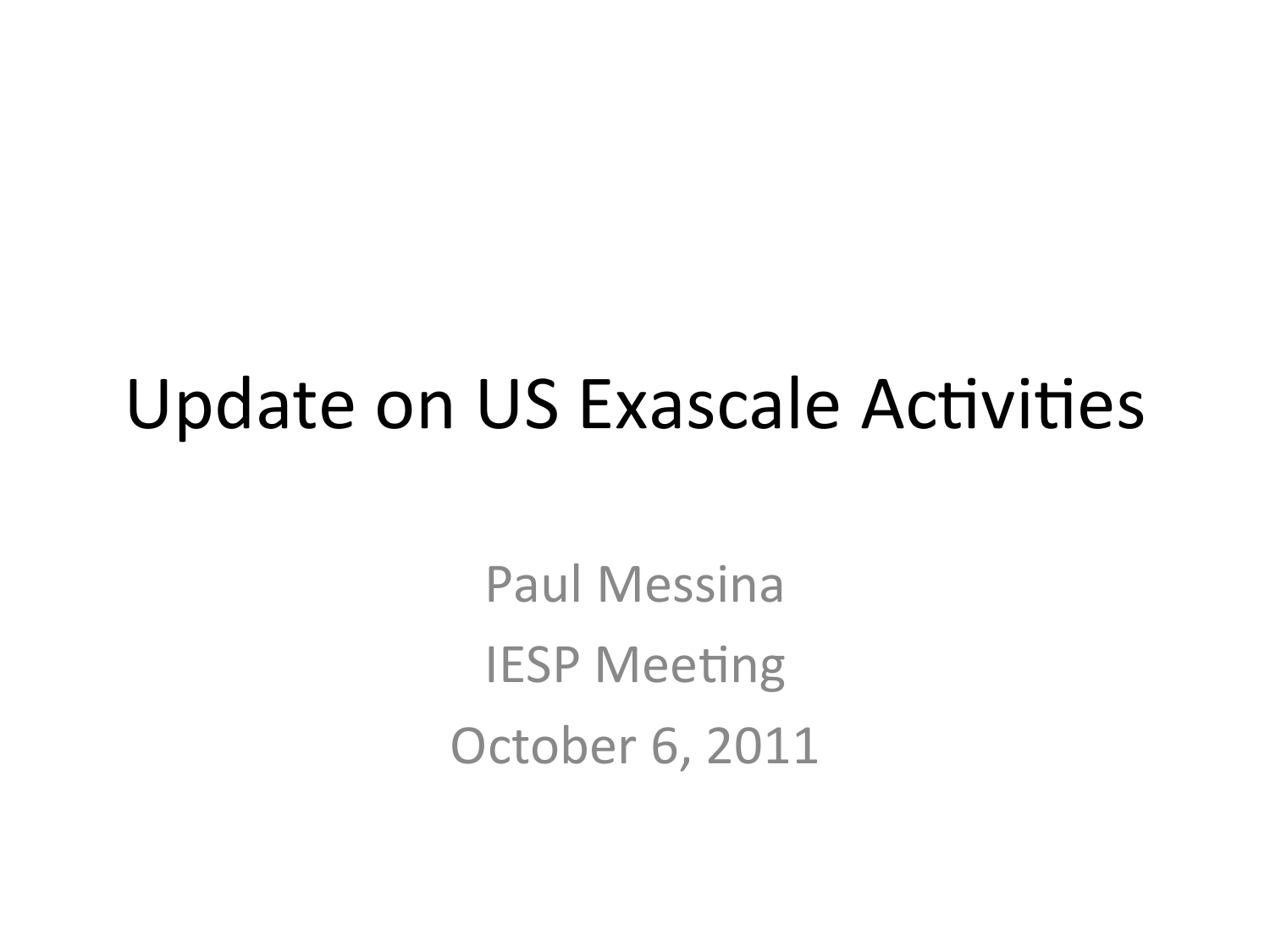## DOE/NNSA activities

- R&D projects funded
- More exascale workshops
	- Programming challenges, architectures
- Explicit exascale funding in *proposed* Federal budget for FY 2012
- Request for information from technology providers issued, responses being analyzed
- Three co-design centers launched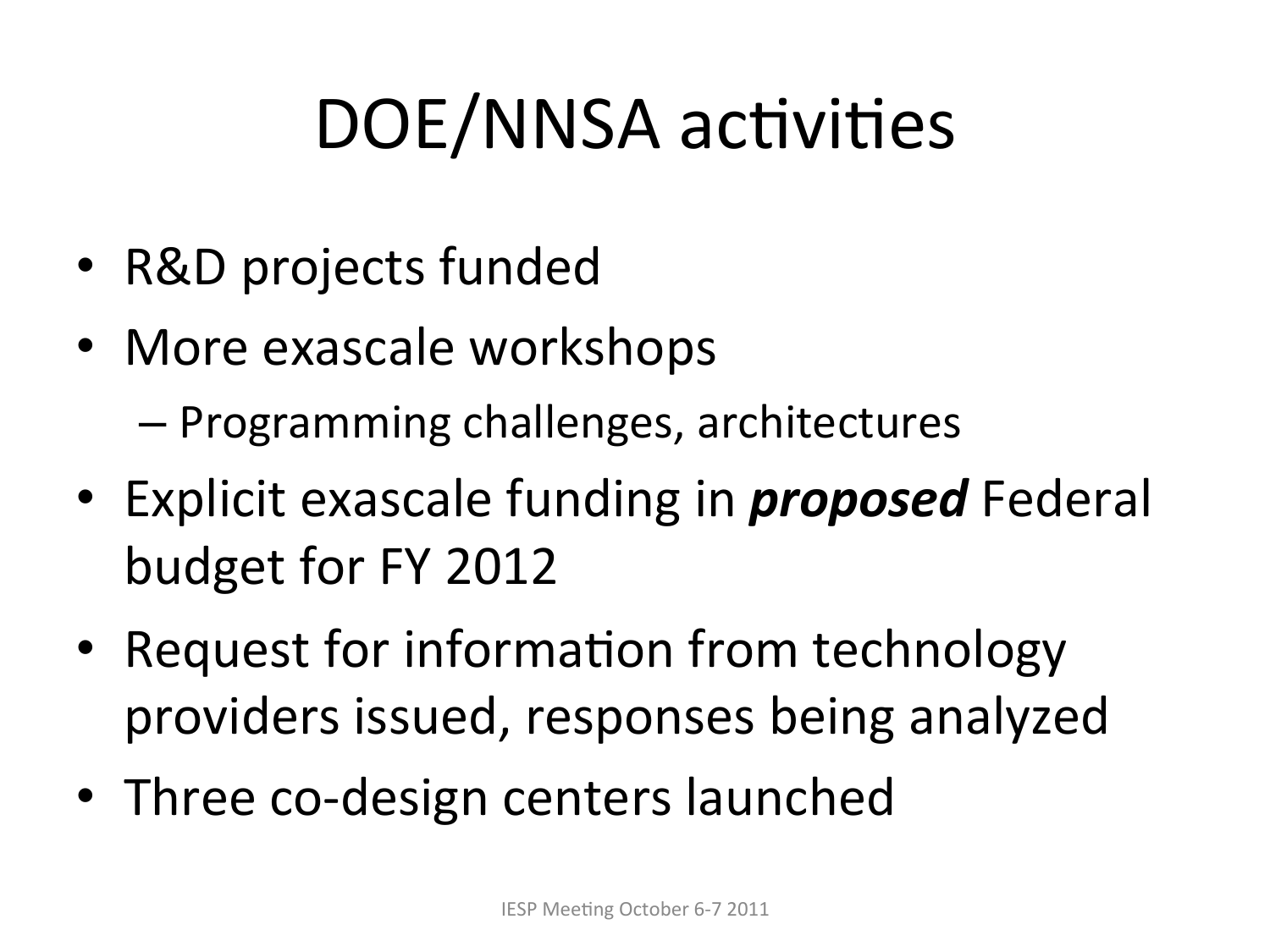#### **Scope of DOE Exascale Activities**



IESP Meeting October 6-7 2011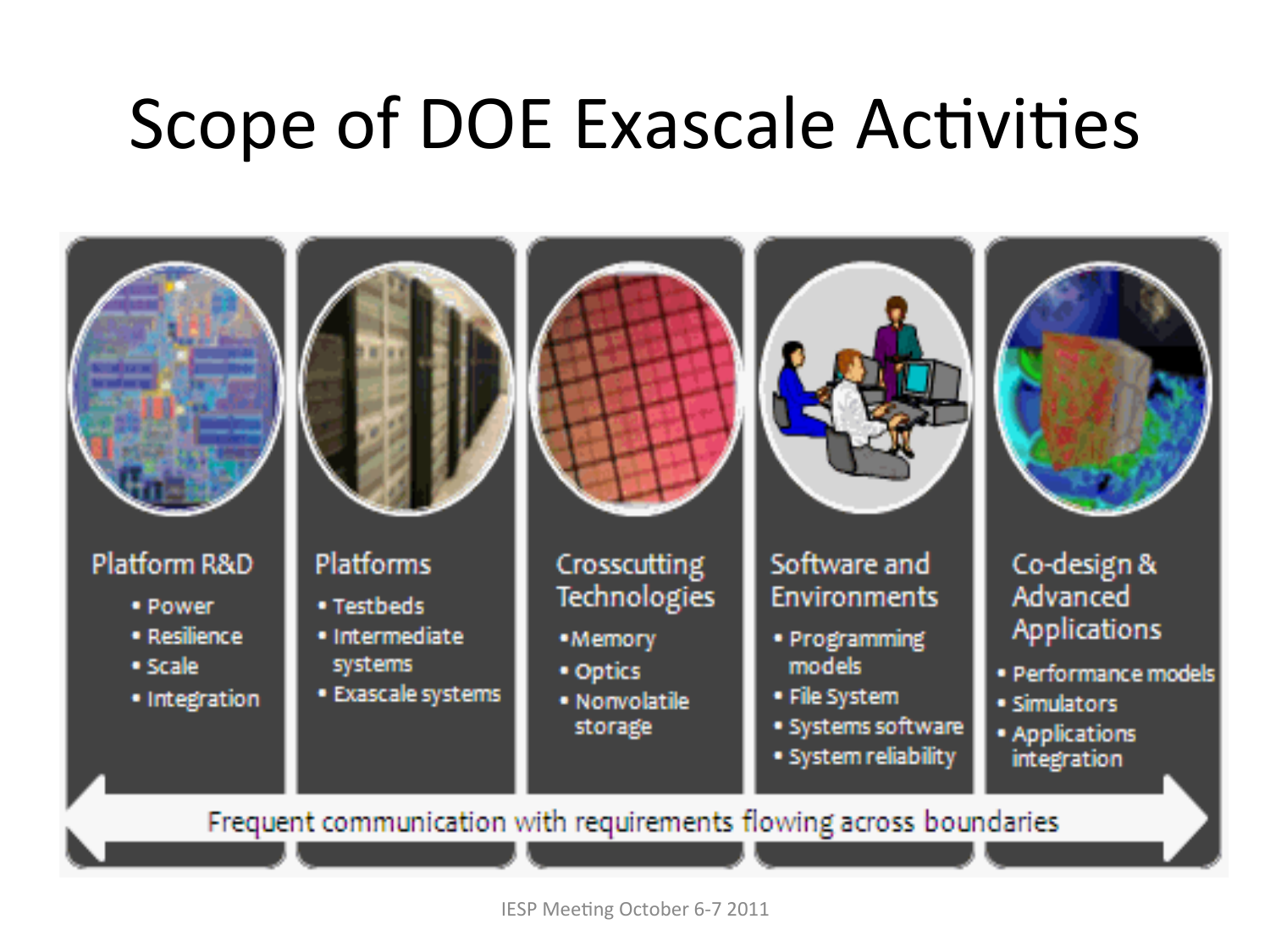## DOE Exascale Activities

- Proposals processed in Exascale related topic areas:
	- $-$  Applied Math: Uncertainty Quantification (90 proposals requesting'  $\sim$ \$45M/year; 6 funded at \$3M/yr)
	- Computer Science: Advanced Architectures (28 proposals) requesting ~\$28M/year; 6 funded at \$5M/yr)
	- Computer Science: X-Stack (55 proposals requesting ~\$40M/year; 11 funded at  $$8.5M/yr$ )
	- Computer Science: Scientific Data Management and Analysis (37) proposals requesting ~\$22M/year; 11 projects funded at \$5M/ year)'
	- $-$  Computational Partnerships: Co-Design (21 Proposals requesting  $\sim$ \$160M/year, 3 funded)
- Exascale Coordination meetings with other Federal Departments and Agencies'
- Formal Partnership within DOE between Office of Science and National Nuclear Security Administration (NNSA)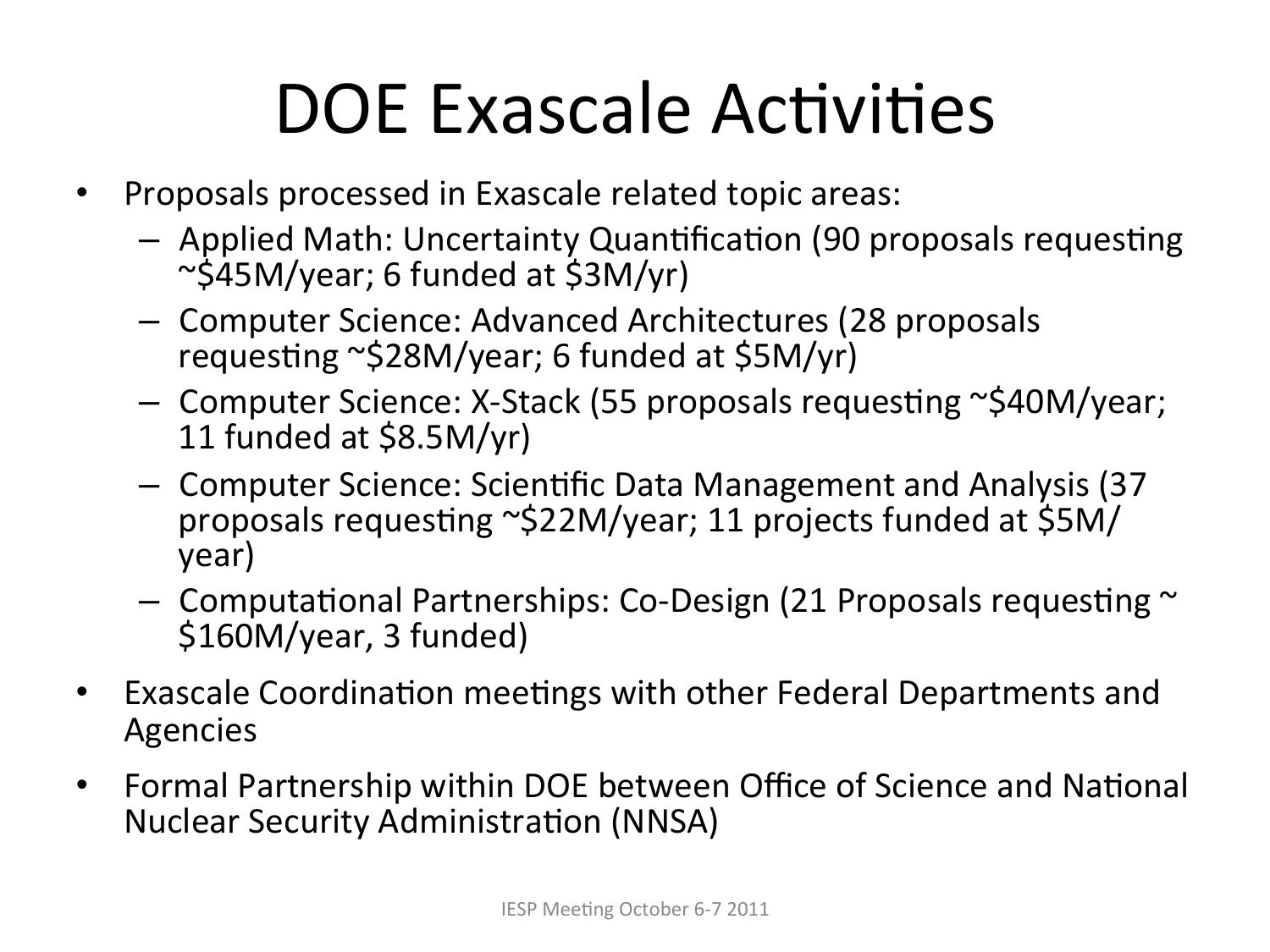#### DOE-ASCR Exascale Research Programs

- Advanced Architectures and Critical Technologies for Exascale
	- $-$  6 projects focused on power management, memory management, and reducing the cost of data movement
- X-Stack Software Research
	- 10 projects focused on operating systems, fault tolerance, programming challenges, performance optimization, etc.
- Scientific Data Management and Analysis at Extreme Scale
	- $-$  10 projects spanning file systems and I/O, data triage, feature detection and data analysis, and visualization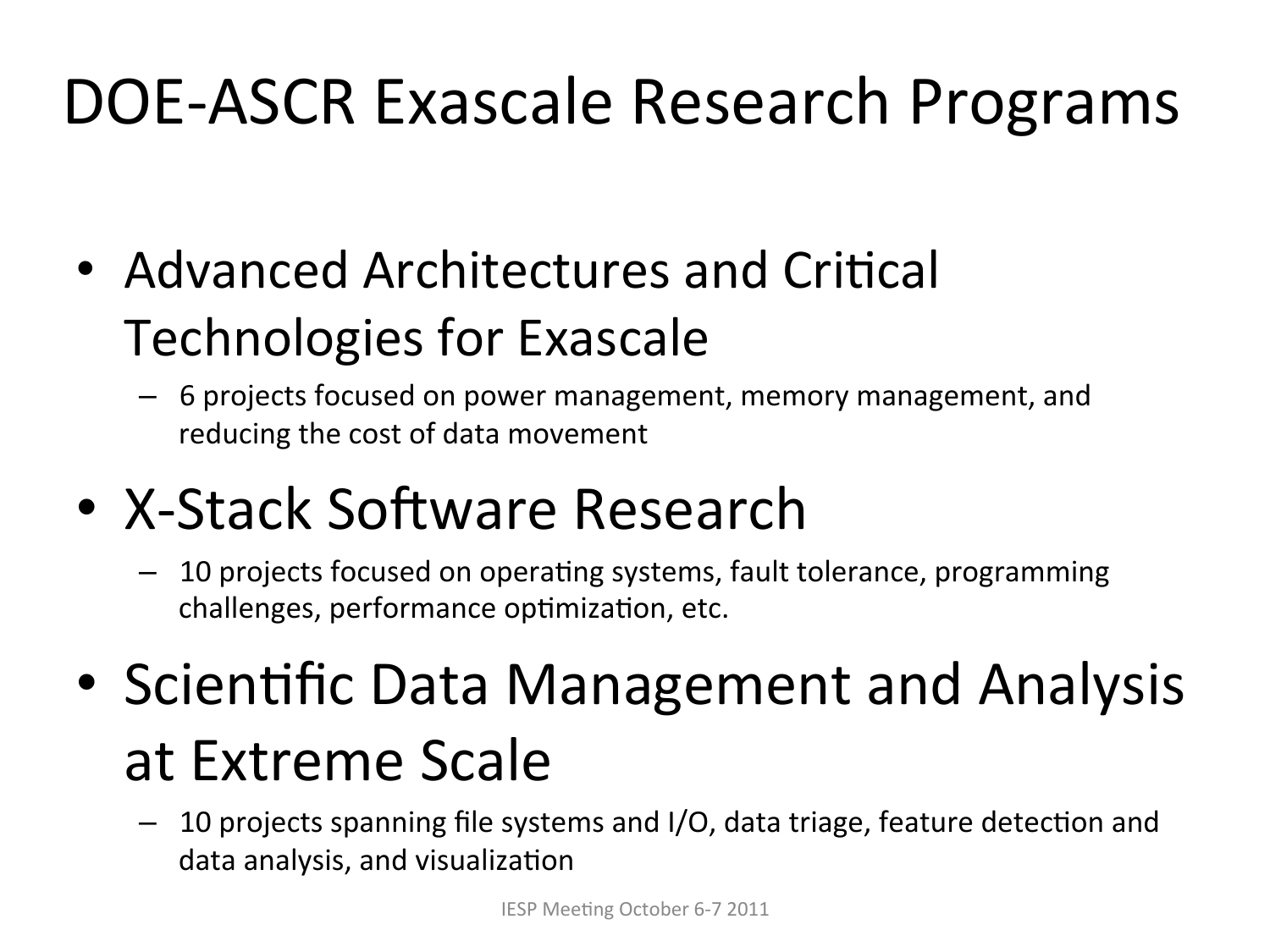# Not funded (yet)

- The Exascale Software Center plan that was presented at the IESP meeting in April was not funded
	- $-$  However there is recognition that we need an integrated software plan and DOE would like it to be inclusive of international participants
- Four of the seven co-design centers that had planning grants and gave presentations at last **IESP** meeting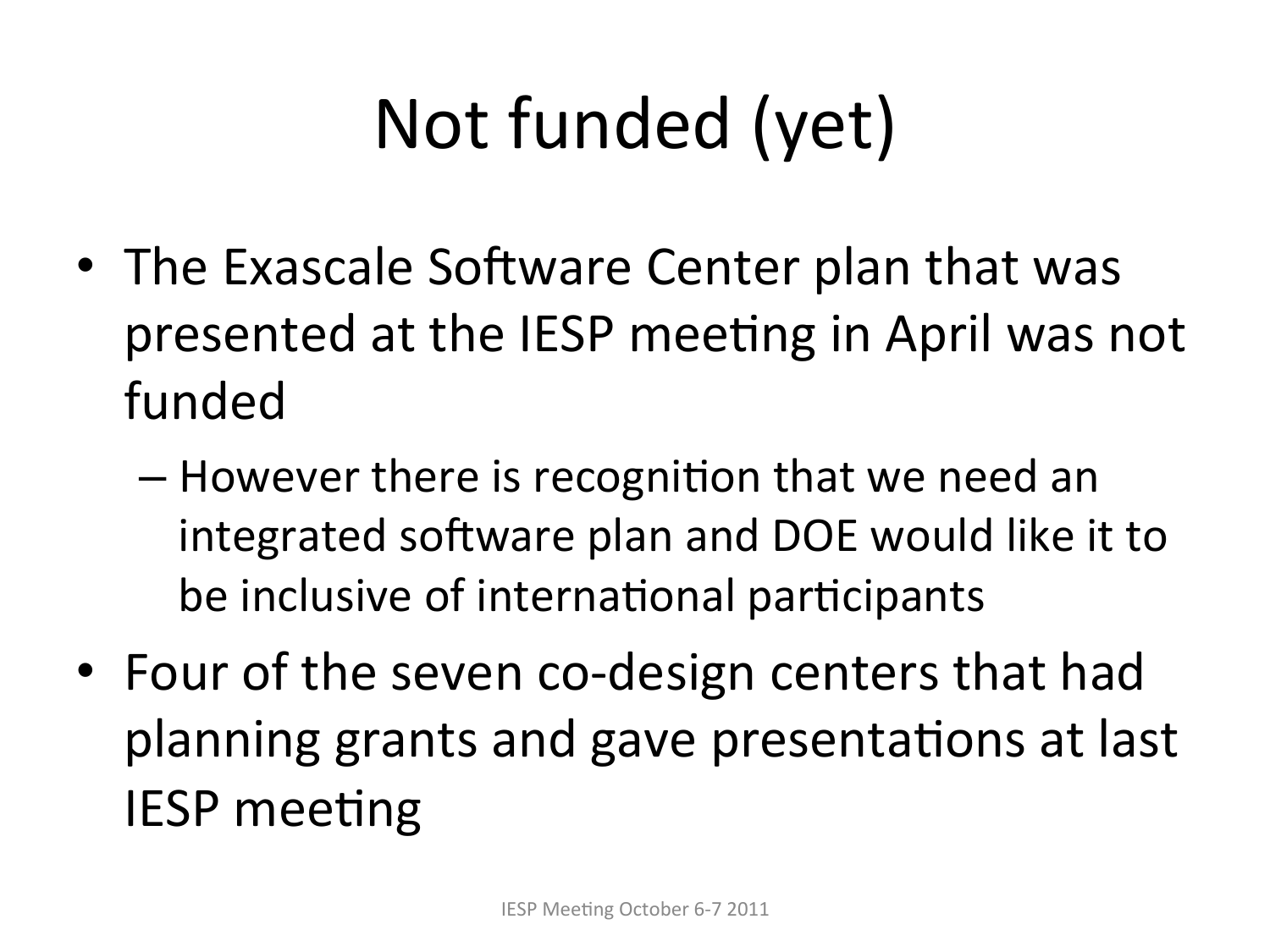## US Senate Subcommittee Funding Position for Exascale

- The report contains a separate section on exascale computing, and specifies funding at the requested level of \$126 M
	- \$90 M in SC/ASCR
	- \$36 M in NNSA/ASCI) for the initiative
- The actual funding level will be negotiated with the House
- Most of the proposed funding is **not** new, additional funding for DOE and NNSA in FY 2012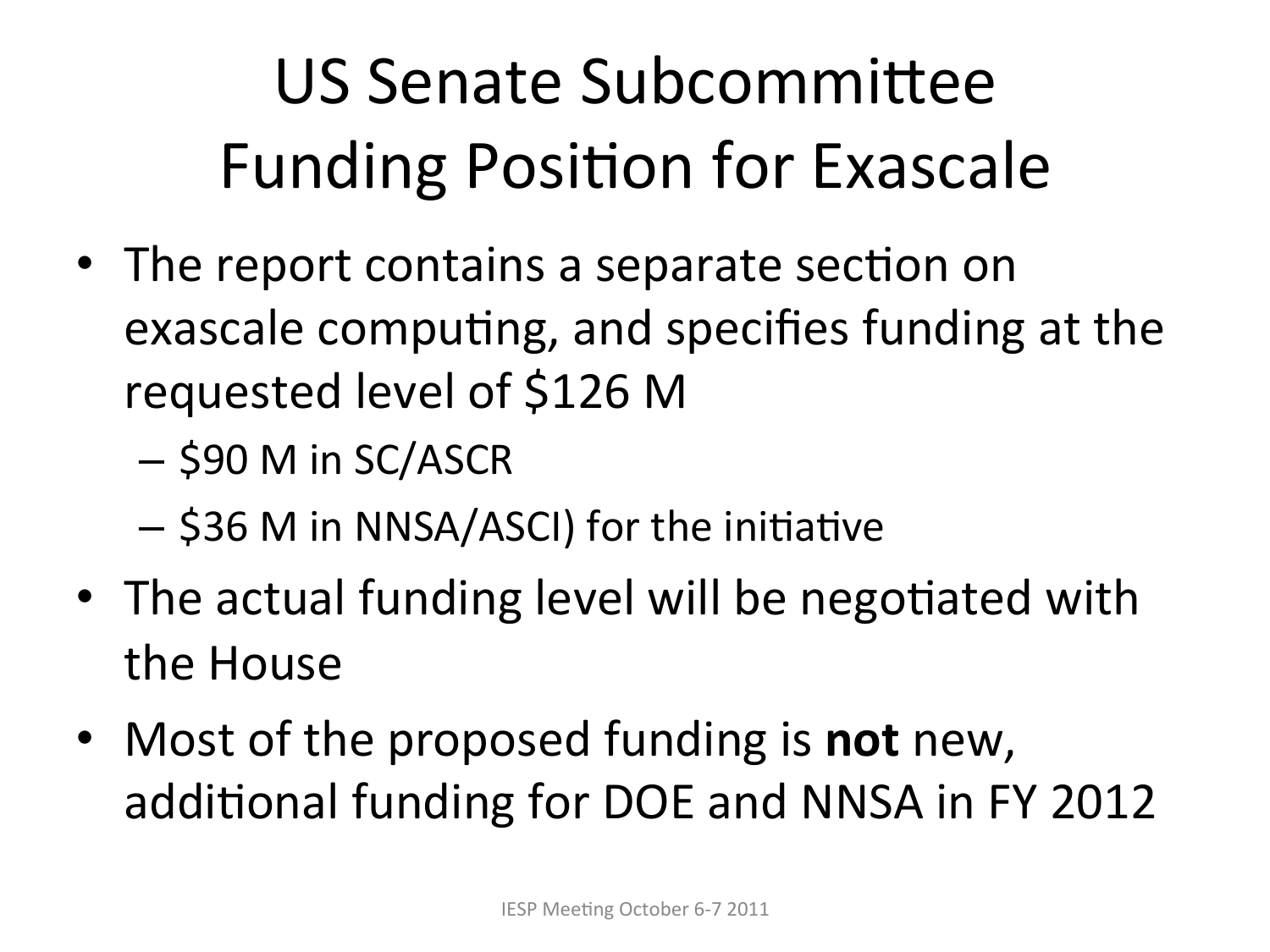## US Congress: House of Representatives Request

• The Department [DOE] is directed to provide to the Committee, not later than February 10, 2012, a report including its current target date for developing an operational exascale platform, interim milestones towards reaching that target, estimated total ranges of Department investment likely needed to hit those targets, and a complete listing of exascale activities included in the budget request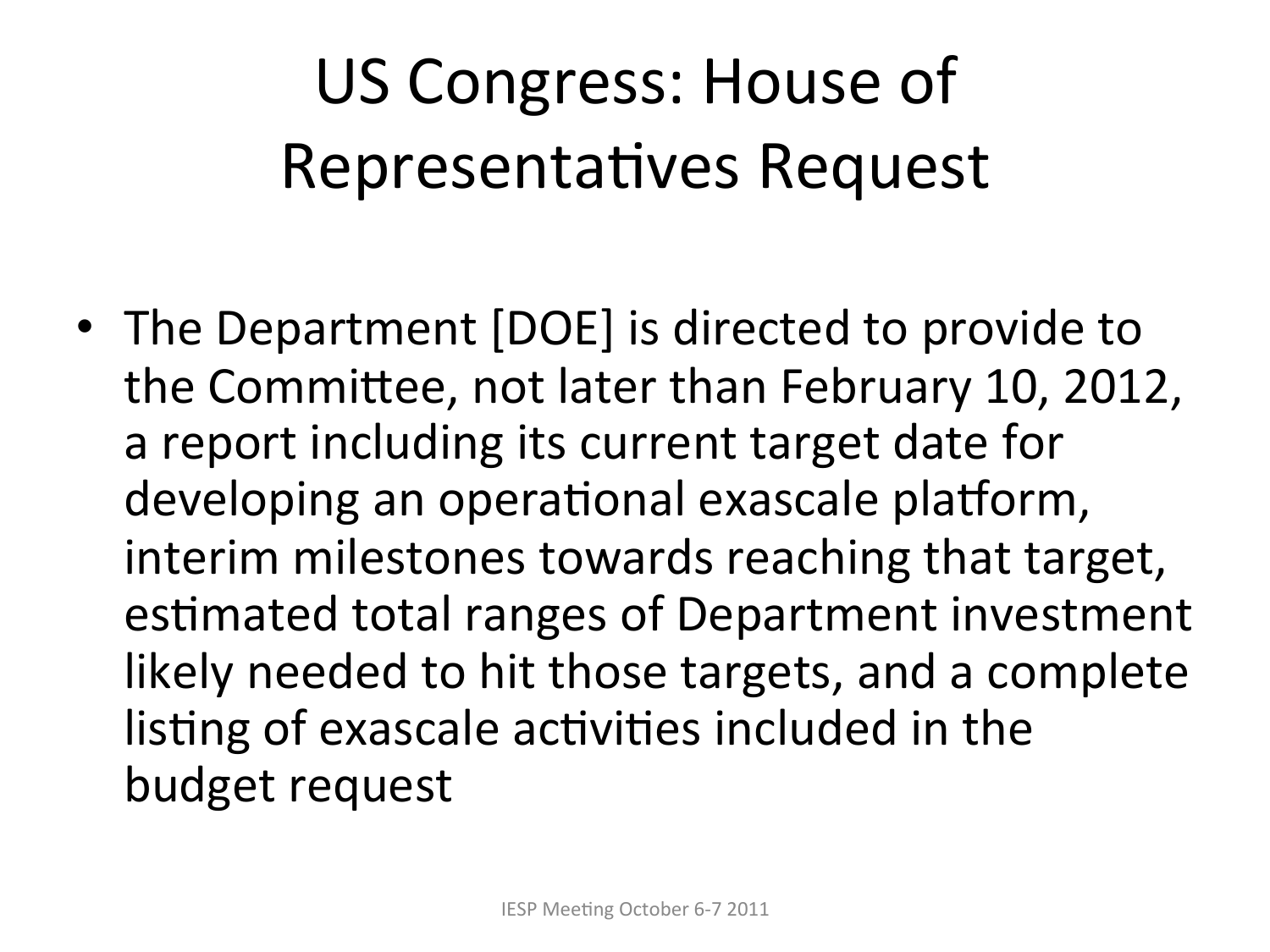#### Exascale Request for Information (RFI)

- Seven DOE national laboratories have formed a consortium (referred to as E7) to manage the Request for Information (RFI) process to deliver exascale computing capability to the nation including development of prototypes and testbeds and acquisition of exascale technology systems (capable of up to sustained exaflops) in 2019–2020.
	- Argonne National Laboratory
	- $-$  Lawrence Berkeley National Laboratory
	- $-$  Lawrence Livermore National Laboratory
	- $-$  Los Alamos National Laboratory
	- $-$  Oak Ridge National Laboratory
	- Sandia National Laboratories, and
	- Pacific Northwest National Laboratory
- E7 is performing a market survey to evaluate obtaining products and services that are the subject of this RFI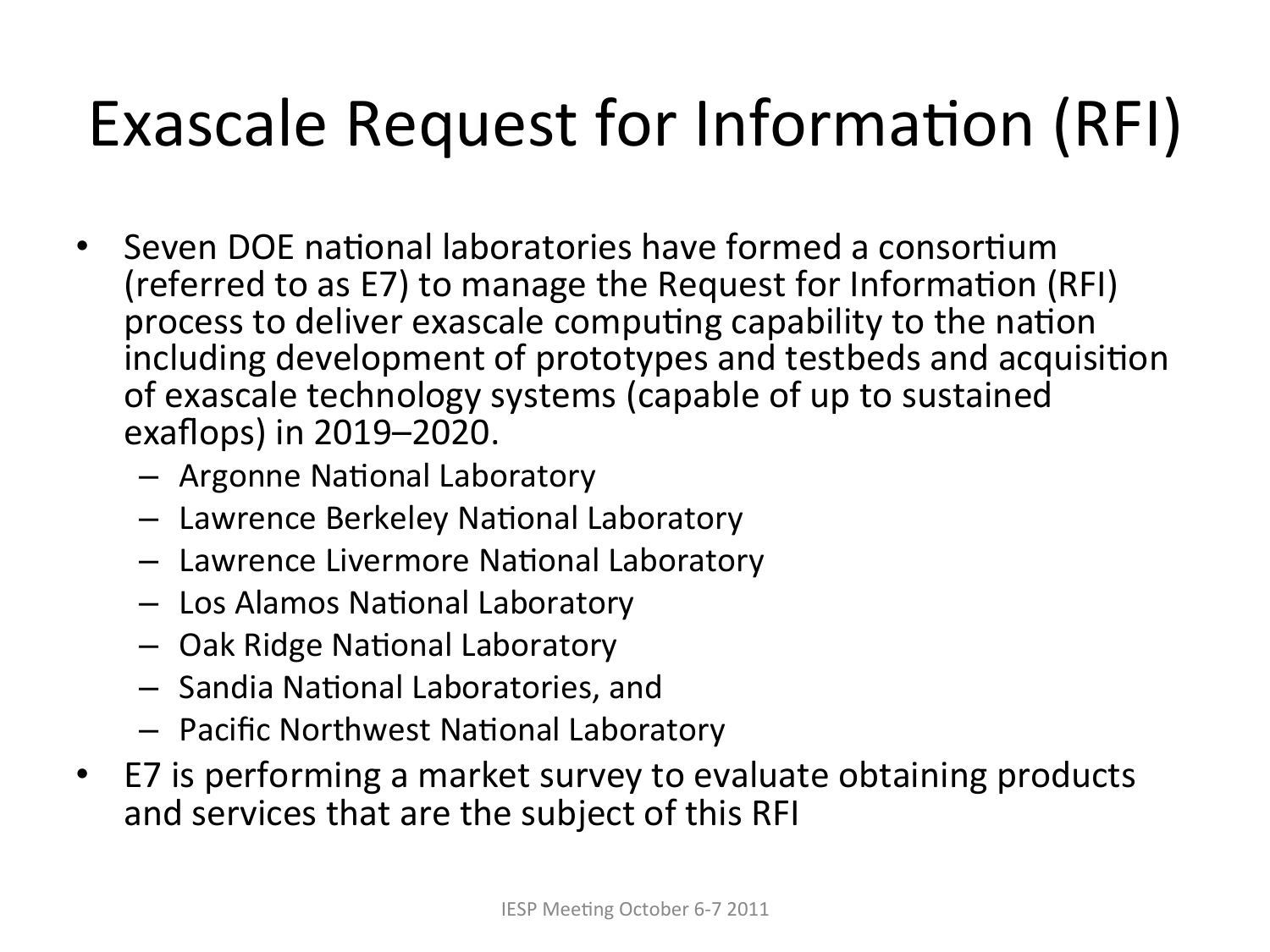## RFI purpose

- Provide the DOE Office of Science and the DOE National Nuclear Security Administration Office of Defense Programs with information for responding to a request from the House Energy and Water Development subcommittee of the House Appropriations Committee and for planning the DOE exascale program
- Among these activities will be the formation of partnerships between laboratories and industry to perform platform and crosscutting co-design and critical technologies research and development (R&D) targeted at delivering exascale computers by 2019– 2020.''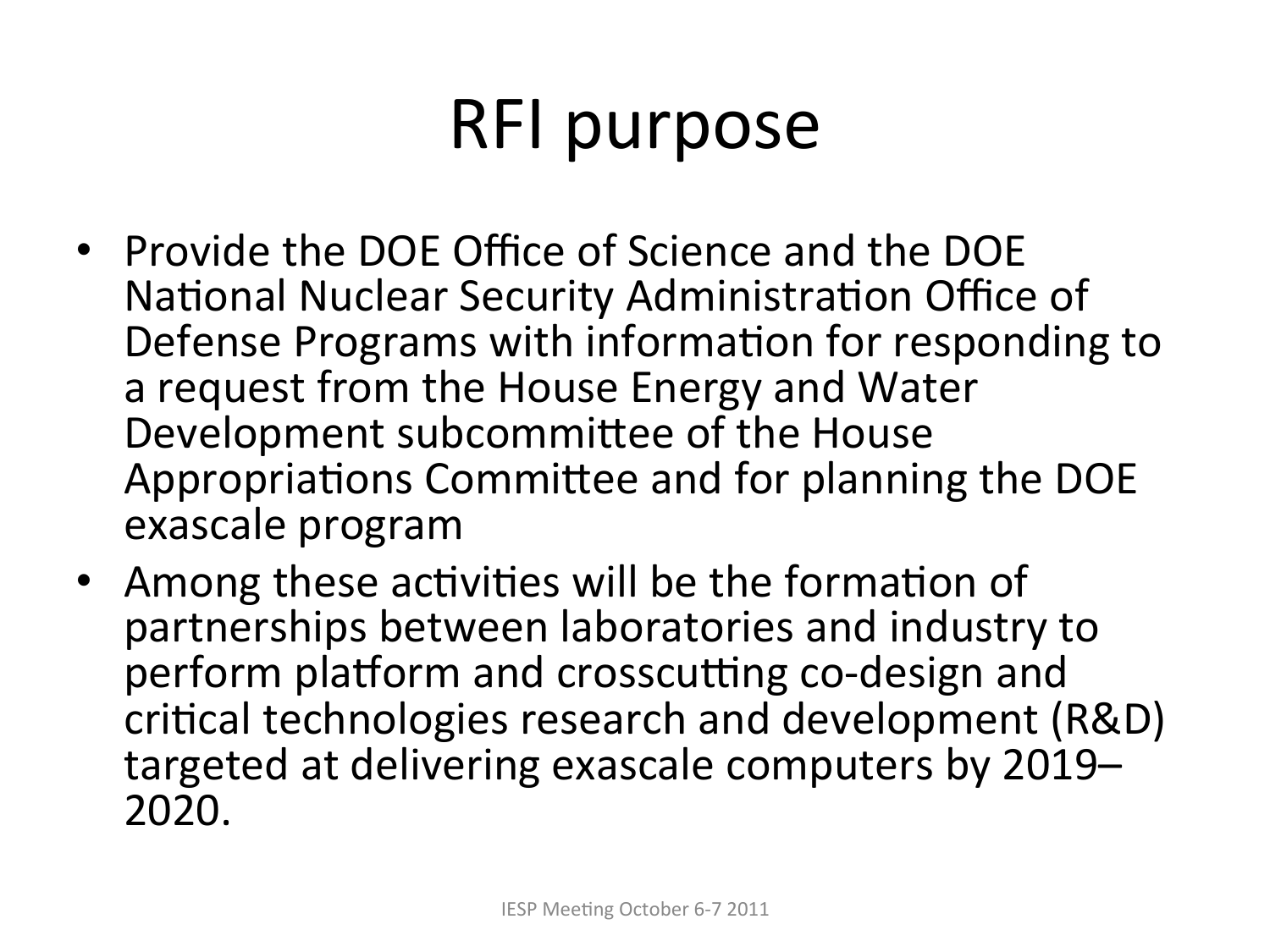## RFI purpose (continued)

- Provide information that would guide the formulation of a Request for Proposals
	- $-Cost$
	- Schedule
	- Likely technologies that could be requested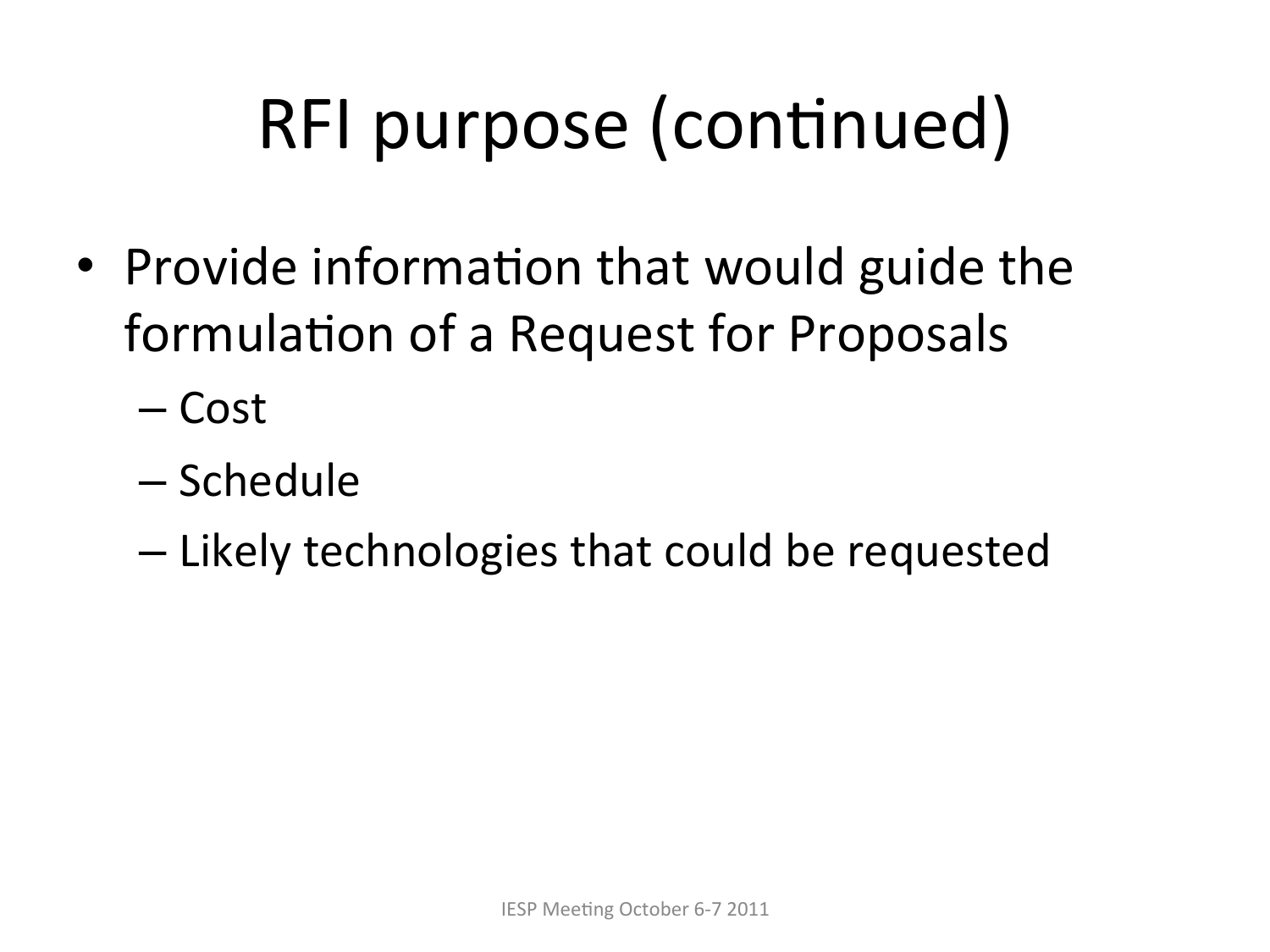#### Conceptual exascale program roadmap that can serve as a guide to the timing constraints on responses

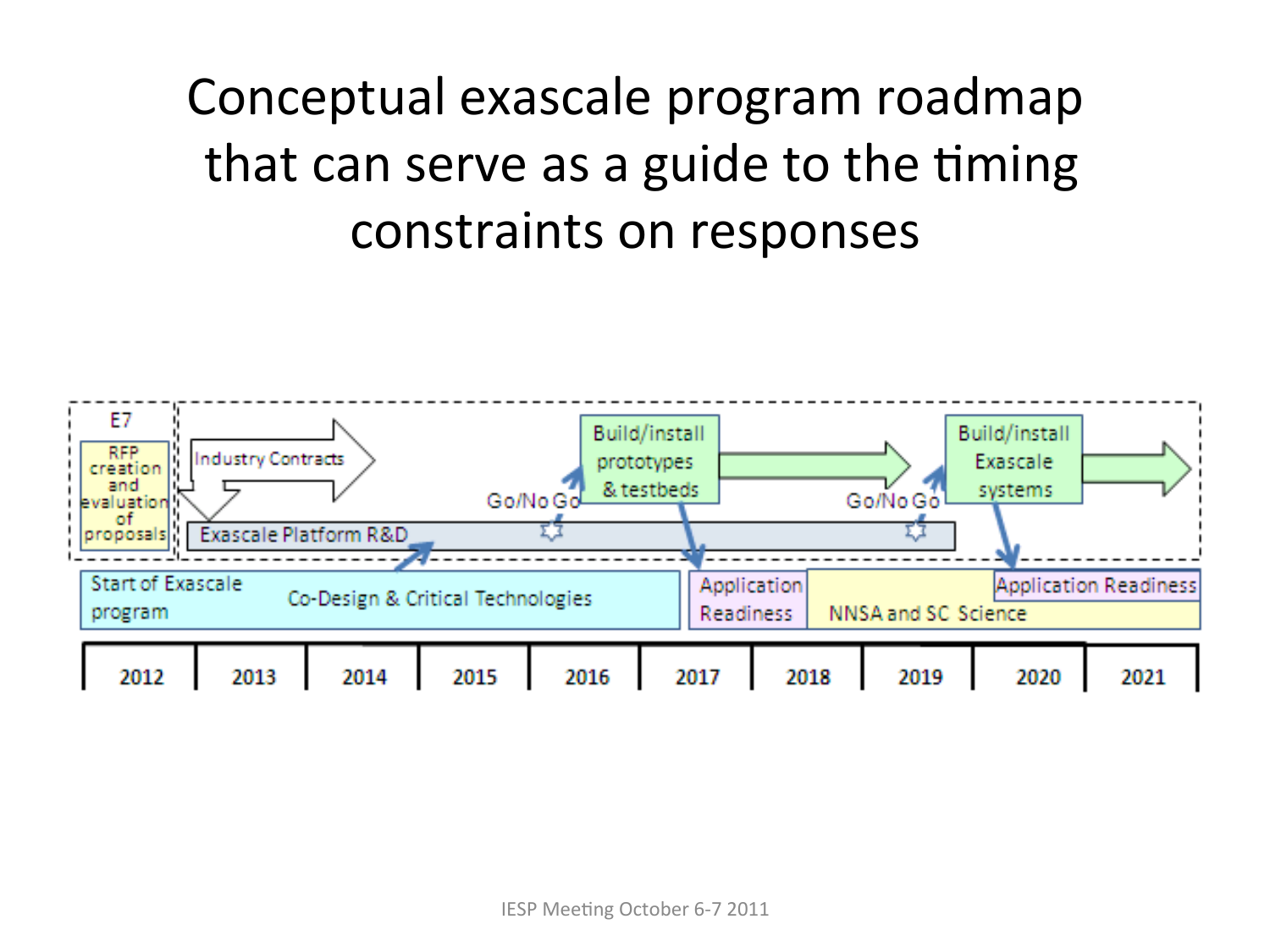| <b>Exascale System</b>      | Goal                              |
|-----------------------------|-----------------------------------|
| <b>Delivery Date</b>        | 2019                              |
| Performance                 | 1000 PF LINPACK and 300 PF on to- |
|                             | be-specified applications         |
| Power Consumption*          | <b>20 MW</b>                      |
| $MTBAI**$                   | 6 days                            |
| Memory including NVRAM      | 128 PB                            |
| Node Memory Bandwidth       | $4$ TB/s                          |
| Node Interconnect Bandwidth | $400$ GB/s                        |

#### **Table 1. Exascale System Goals**

\*Power consumption includes only power to the compute system, not associated storage or cooling systems.

\*\*The mean time to application failure requiring any user or administrator action must be greater than 24 hours, and the asymptotic target is improvement to 6 days over time. The system overhead to handle automatic fault recovery must not reduce application efficiency by more than half.

 $PF = petaflop/s$ ,  $MW = megawatts$ ,  $PB = petabytes$ ,  $TB/s = terabytes$  per second,  $GB/s = gigabytes per second, NVRAM = non-volatile memory.$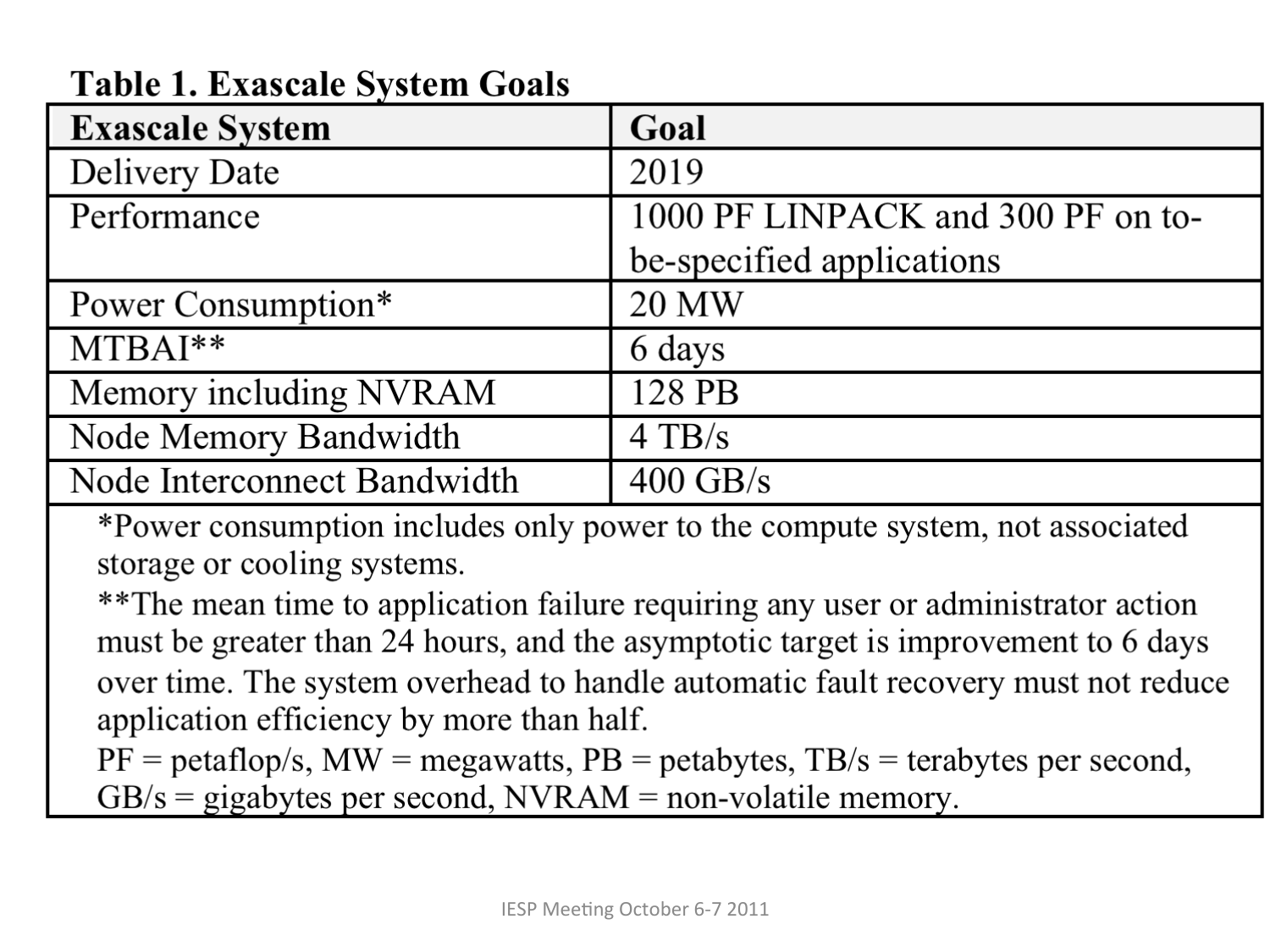## A *potential* partnership model

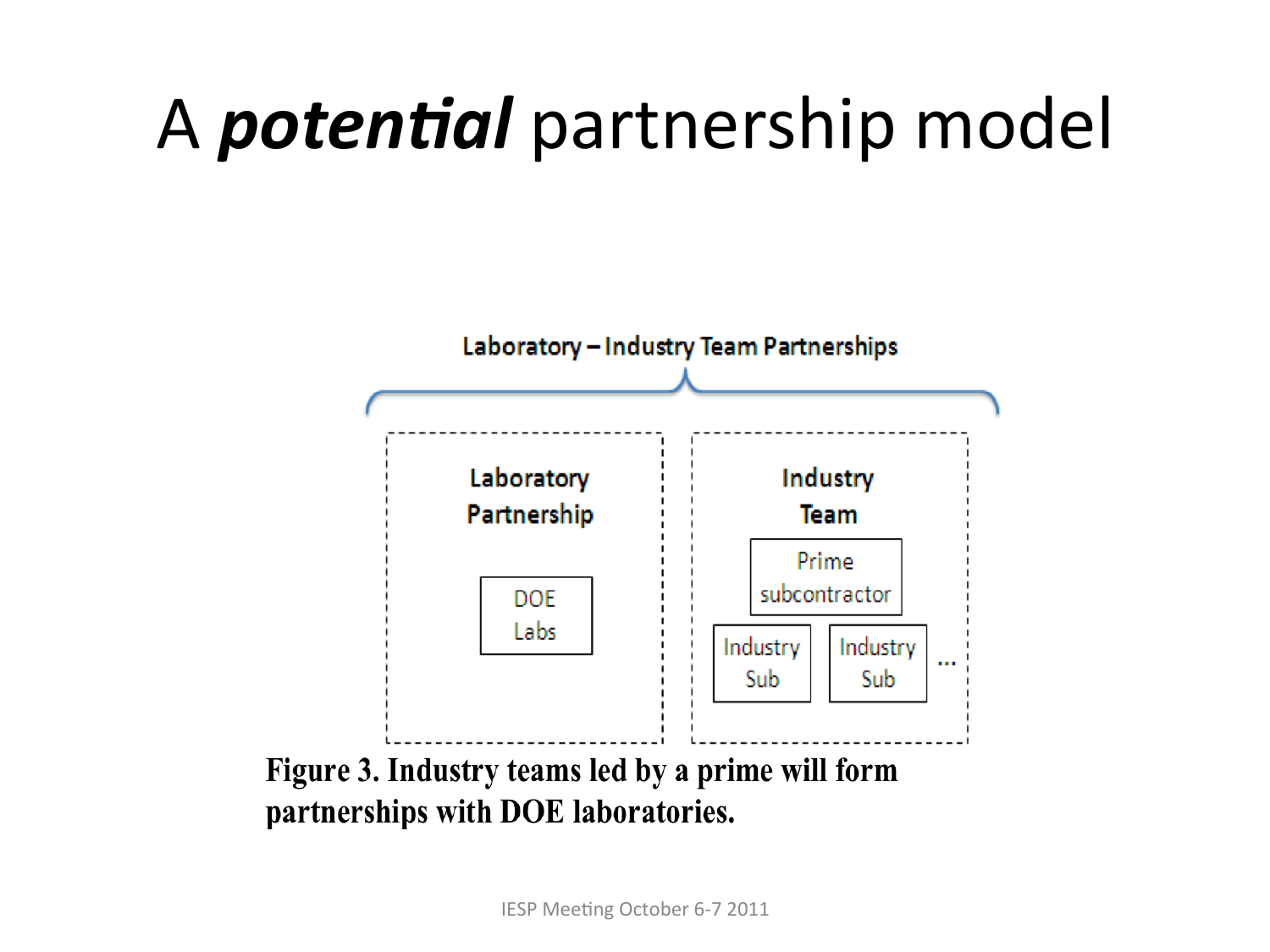## 22 responses to the RFI

- Integrated Systems Providers
- Microprocessor Providers
- Networking and Interconnect
- Memory and Solid State Storage
- File system and Storage
- Software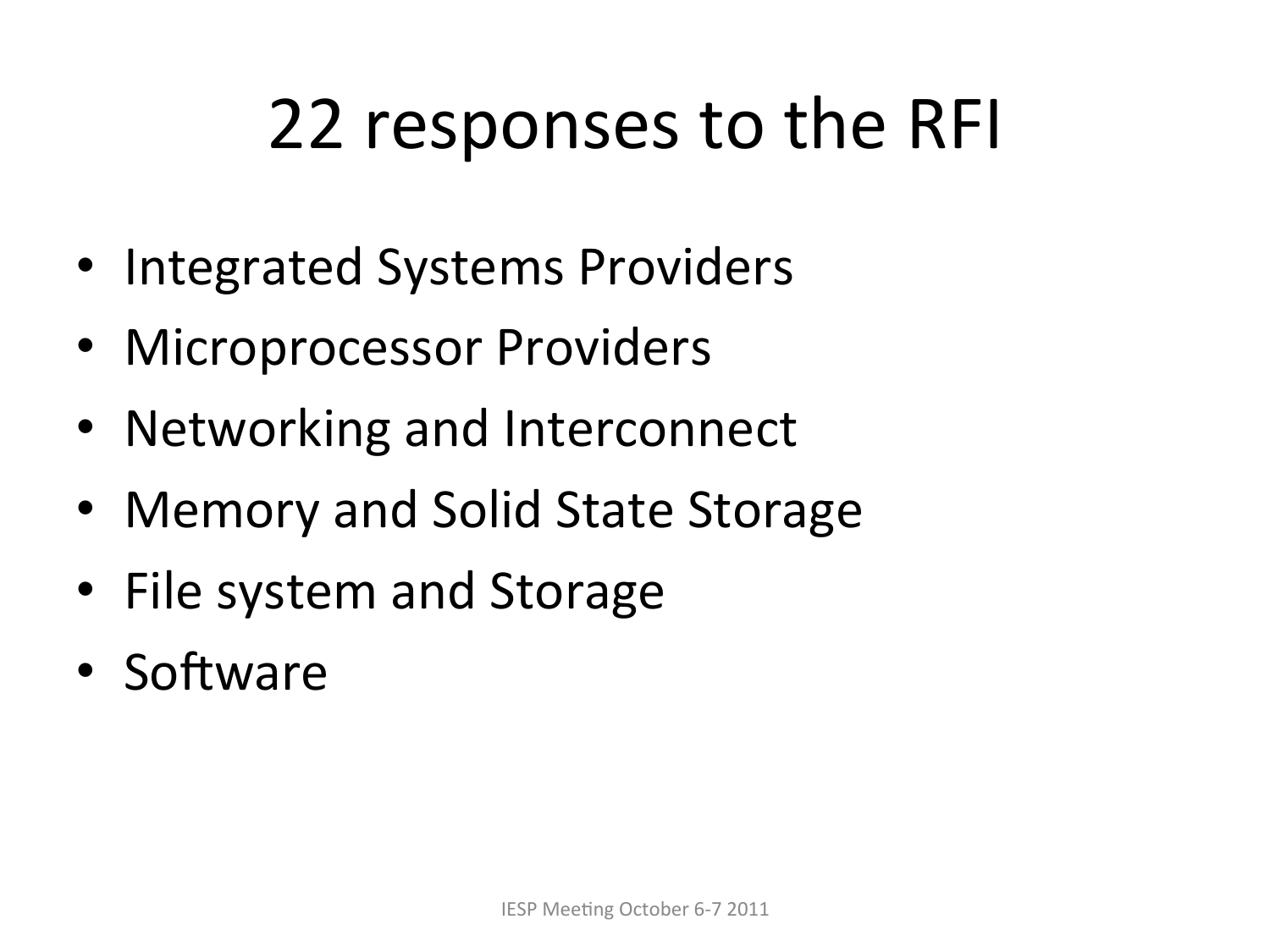## Preliminary findings from responses to RFI

- Responders all mentioned that the power target would be difficult to hit without investment.
- Many challenge areas (system software, resilience, s/w tools) require a coordinated/ integrated approach.
- Responses were very light on the data challenges'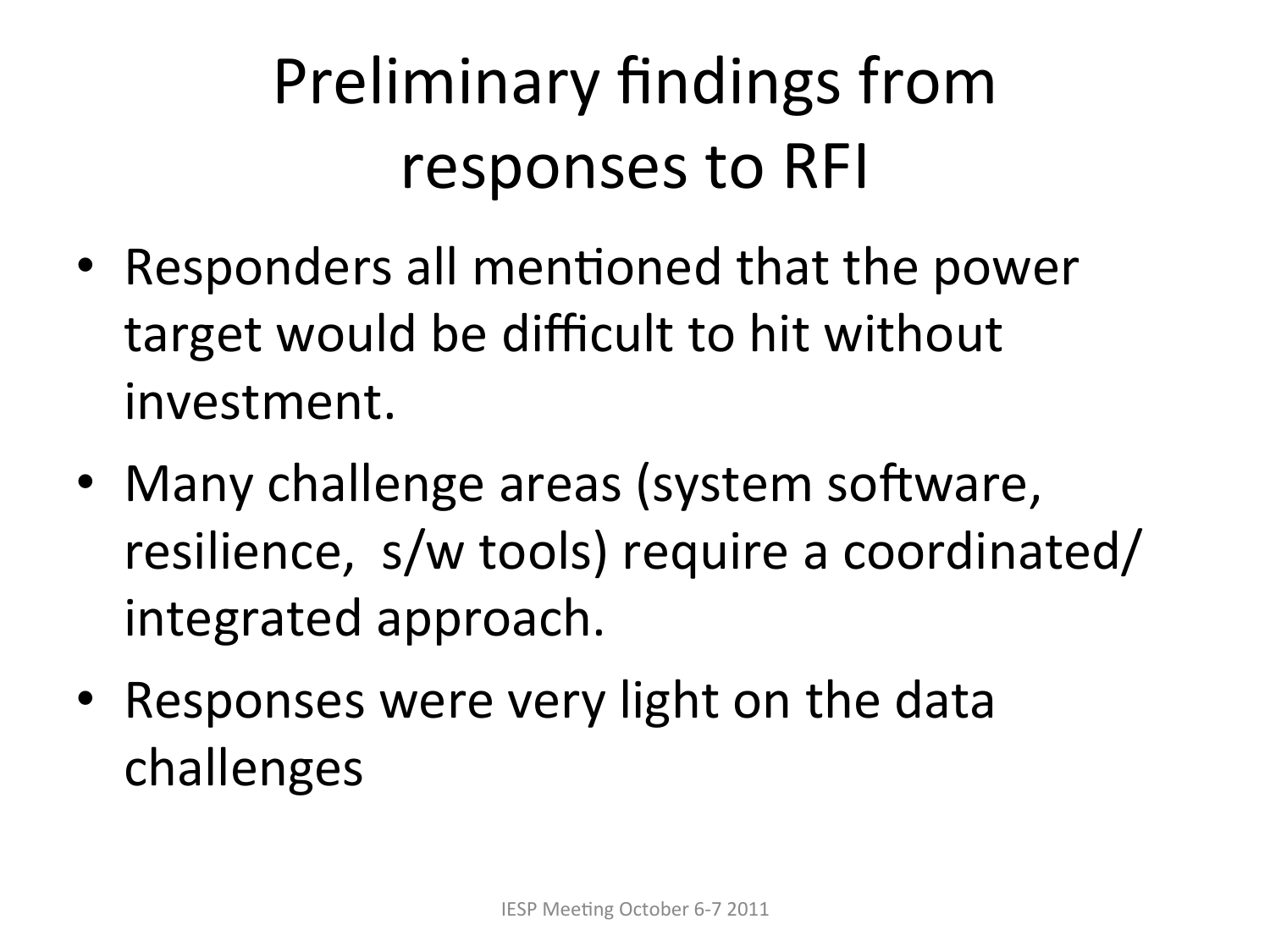#### Preliminary findings from responses to RFI

- As a group the responses depicted an optimism towards meeting the scope and schedule set forth in the RFI
- Responses had little discussion on risks and risk mitigation strategies
	- $-$  Are some companies underestimating the serious integration challenges?'
- Open source was not embraced by many responders
- Did not see much clarity on the subject of cross-cuts
	- RFI stressed need for cross-cutting technologies in support of all exascale systems, co-design centers help identify
- E7 is still processing RFI responses and working on fleshing out a plan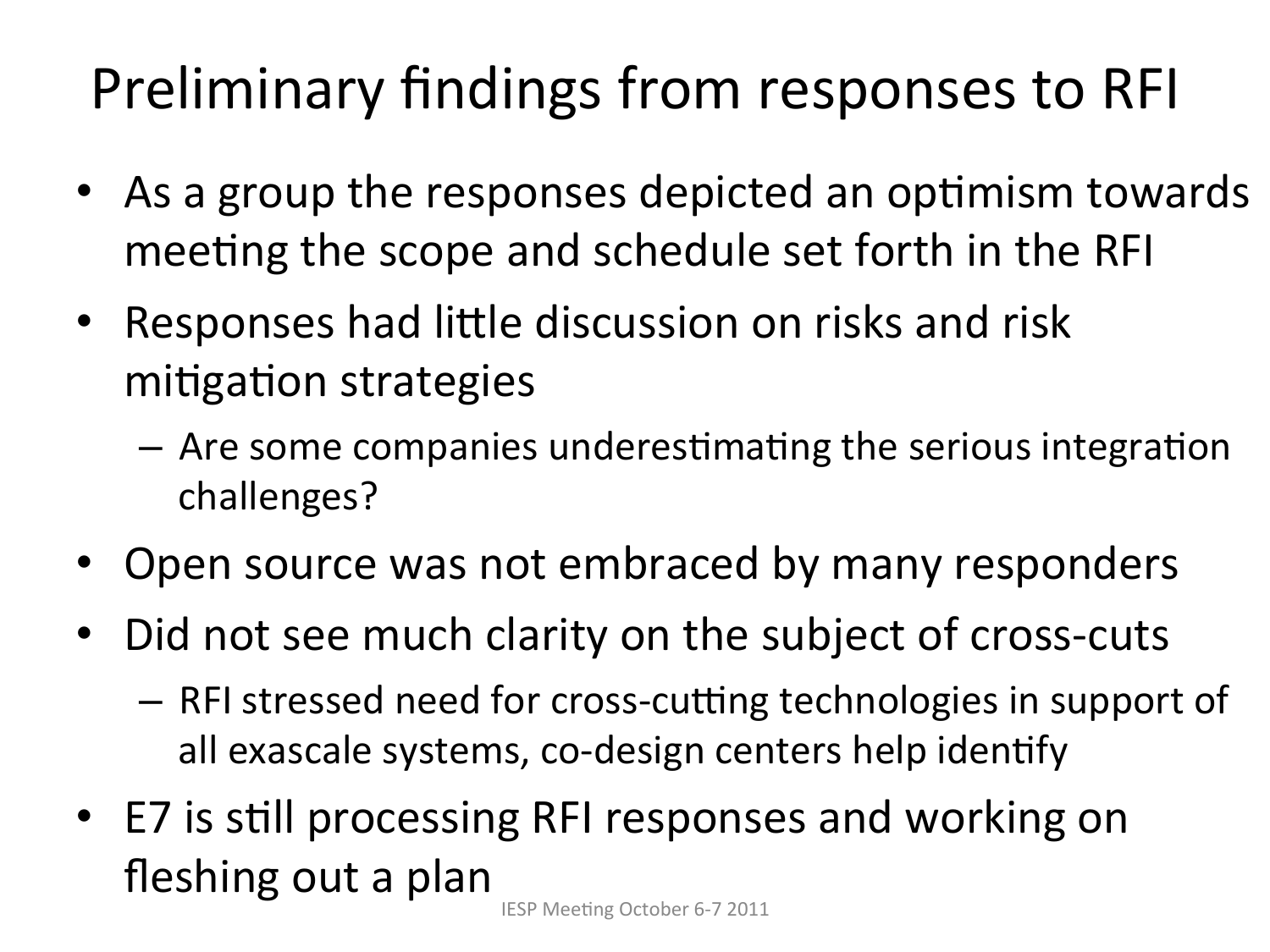#### Three co-design centers established

- Advanced Nuclear Reactors
- Combustion
- Materials in Extreme Environments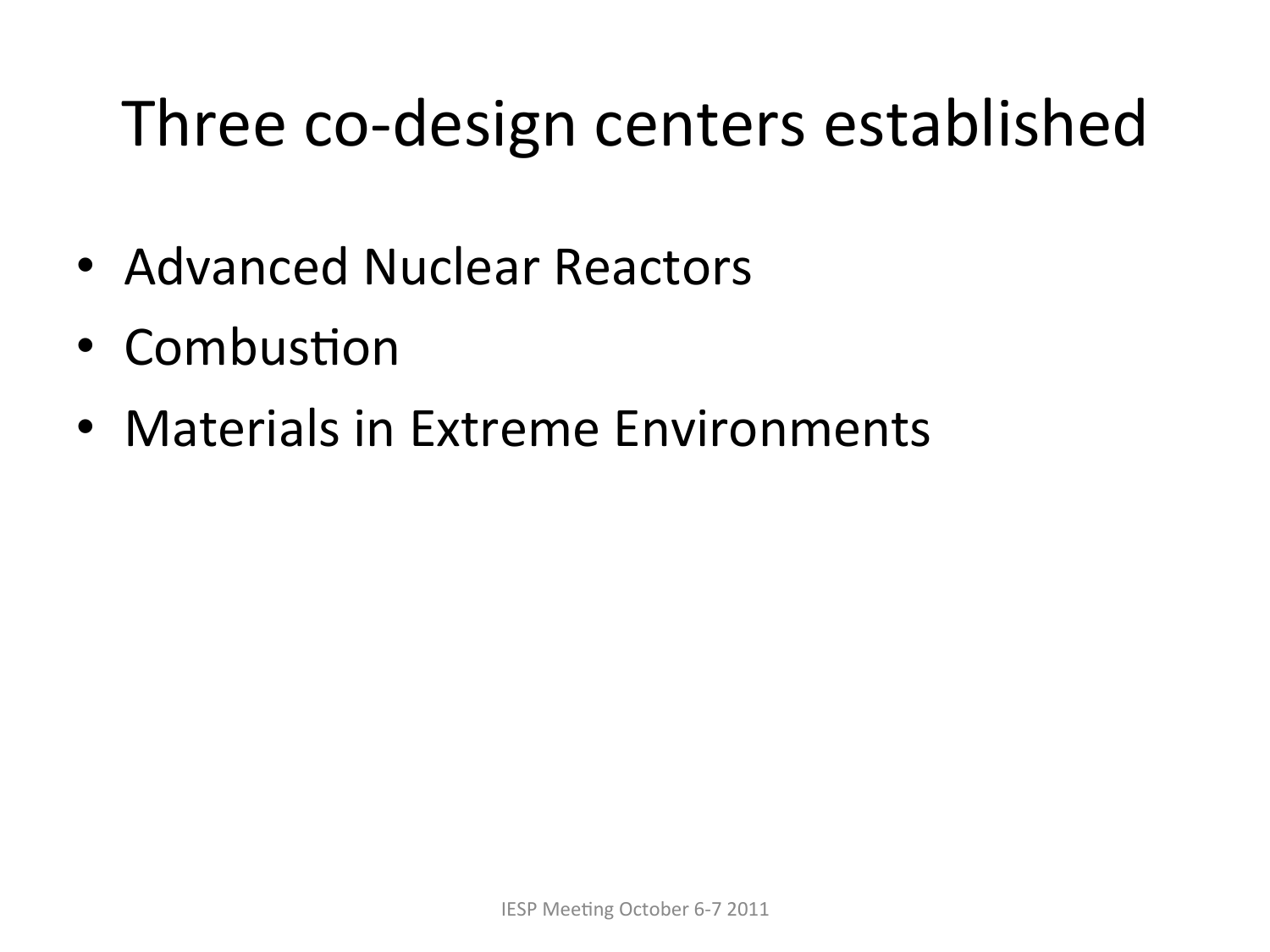#### The Center for Exascale Simulation of Advanced Reactors (CESAR)

- The need for energy technologies that both avoid further contributions to global warming and serve as reliable (base) energy sources has led to renewed interest in nuclear power.
- But current codes though highly tuned and calibrated for commercial lightwater reactors – lack the physics fidelity to seamlessly carry over to new reactor classes with significantly different design characteristics.
	- The new generation of modeling tools need to have more predictive power, thus be more science-based
	- Such tools at the requisite level of physical fidelity will require exascale-level of computational power







NuScale'Small'Modular' reactor'

TerraPower Traveling Wave reactor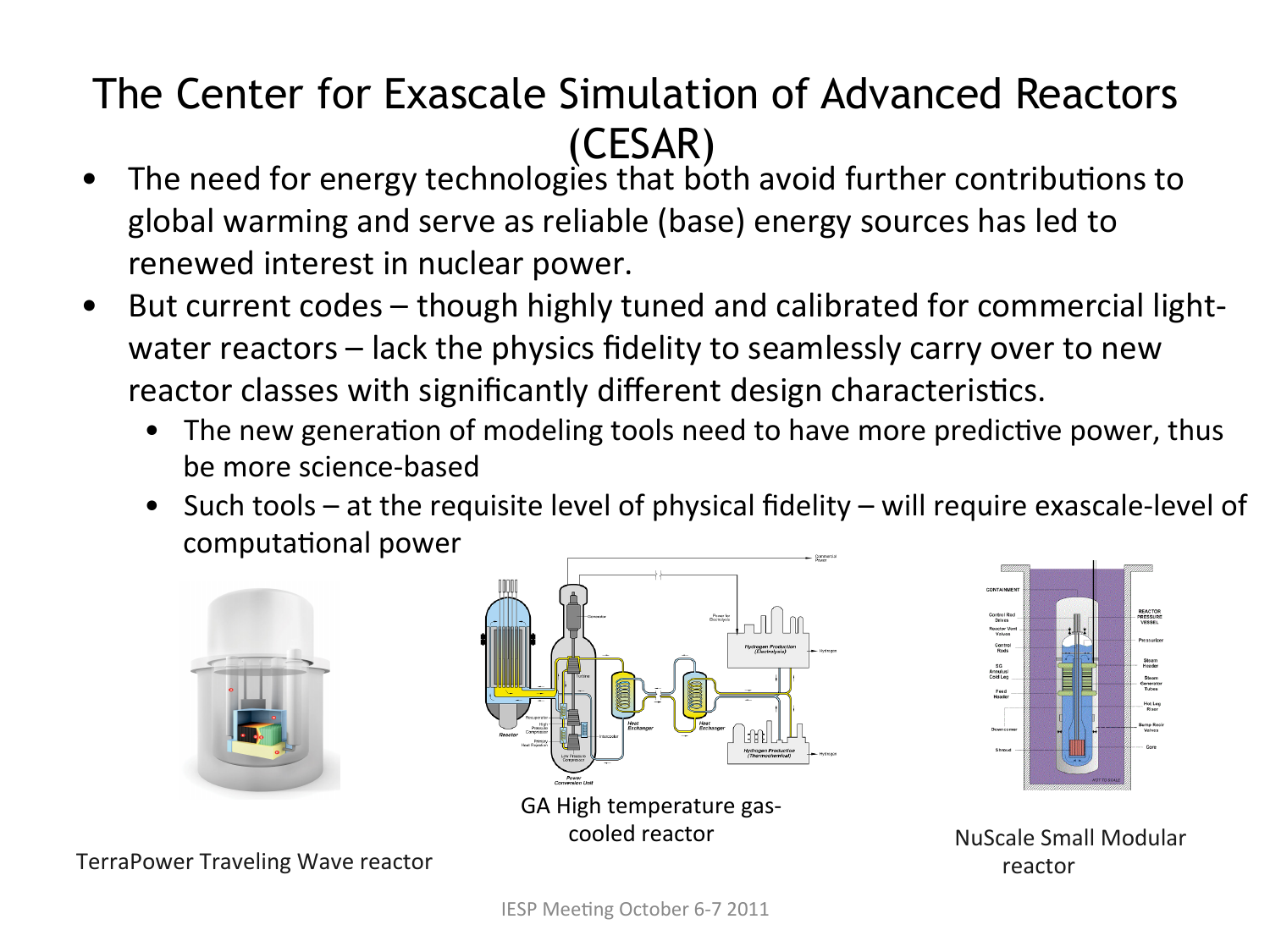## CESAR's Approach

- Start with existing petascale codes for thermohydraulics (NEK) and neutronics (UNIC) – and, if future budgets allow, structures (DIABLO)
- Couple codes and evolve into TRIDENT, an exascale code capable of high-fidelity modeling of real states of advanced reactors
- Be guided by advanced reactor vendors, solving problems they pose
- Co-design with computer vendors and system software developers'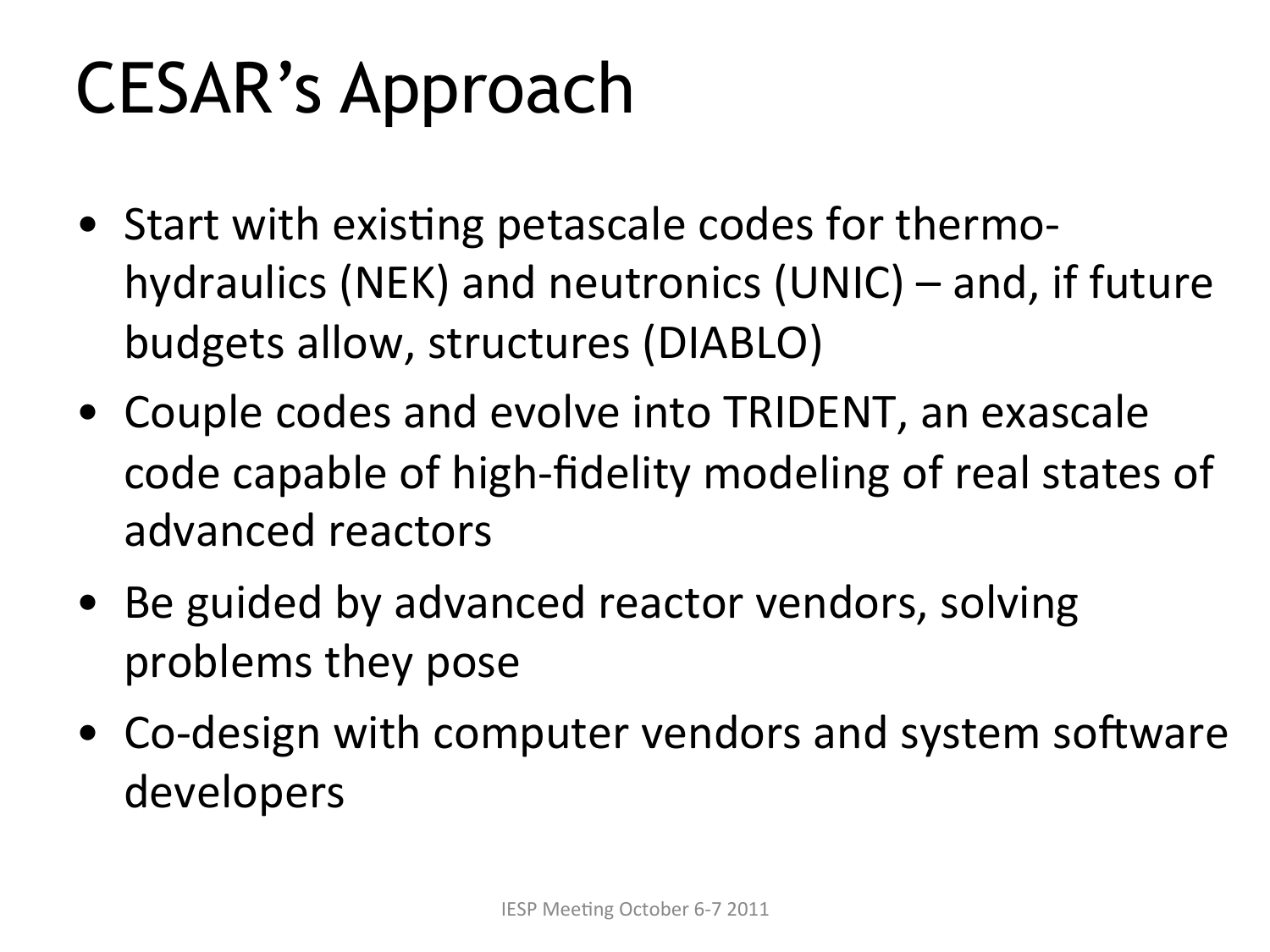# – and its Benefits …

- The benefit(s): Simulating a complete nuclear power system in fine detail will fundamentally change the paradigm of how nuclear reactors are built, tested and operated.
	- Every step of the nuclear regulatory timeline can be compressed by guiding expensive experiment efforts.
	- New designs can be rapidly prototyped, accident scenarios can be studied in detail, material properties can be discovered, and design margins can be dramatically narrowed.
	- Scientists can analyze problems for a wide range of novel reactor systems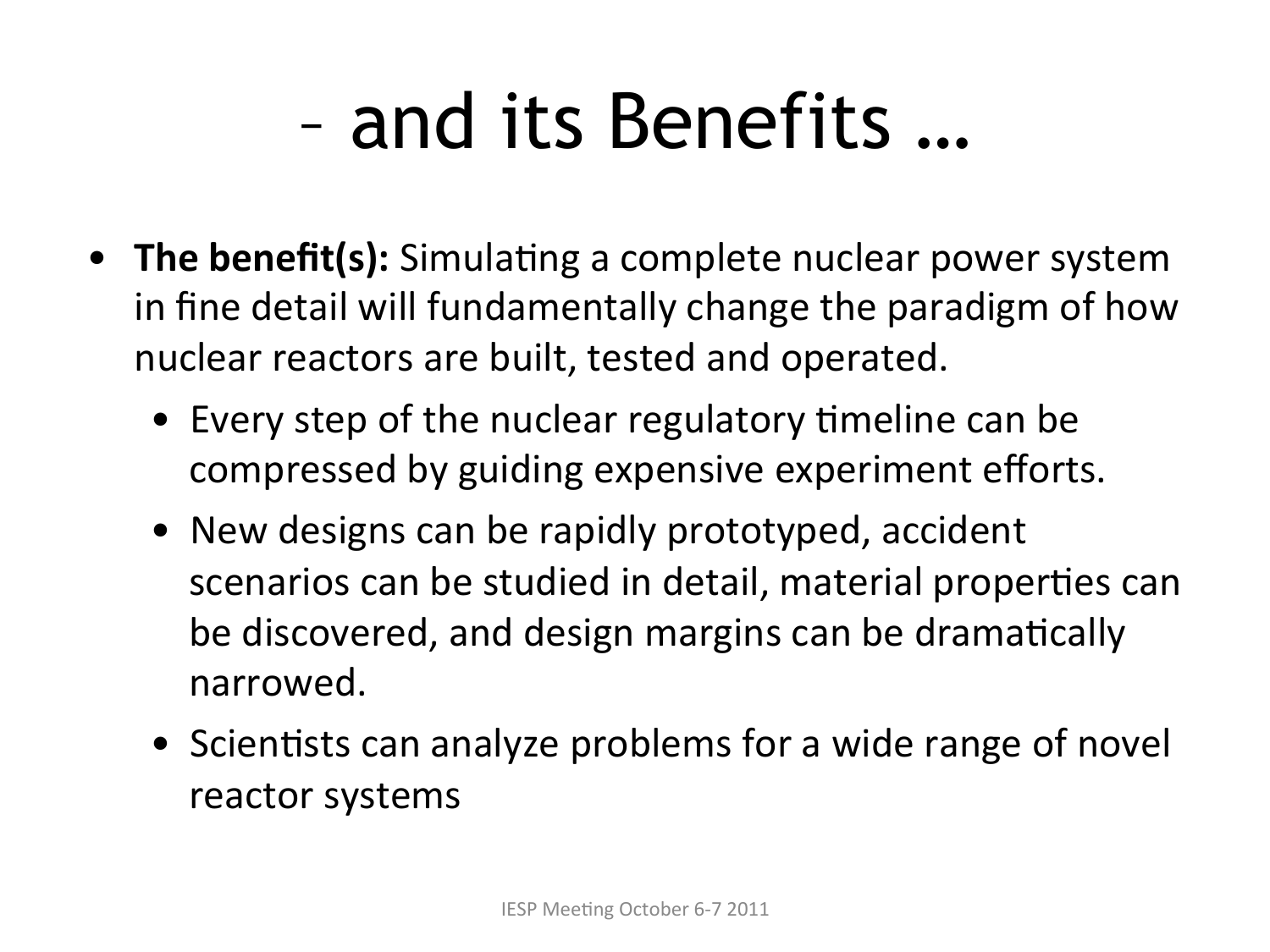#### Status

- Funded at \$4M/yr for 5 years, starting September, 2011
- Progress
	- Kickoff meeting September 16, 2011
	- $-$  Identification of 1st-year targets in multiple areas:
		- Performance Modeling of a Mode Carlo neutronics code
		- Porting of some kernels (to be identified) to GPGPU nodes
		- Identification and execution of one flagship thermal hydraulics computation
		- Custom visualization interface for MOAB coupling code
		- Initial uncertainty quantification experiments at large scale
		- Starting postdoc at IBM on specific codesign project to be determined'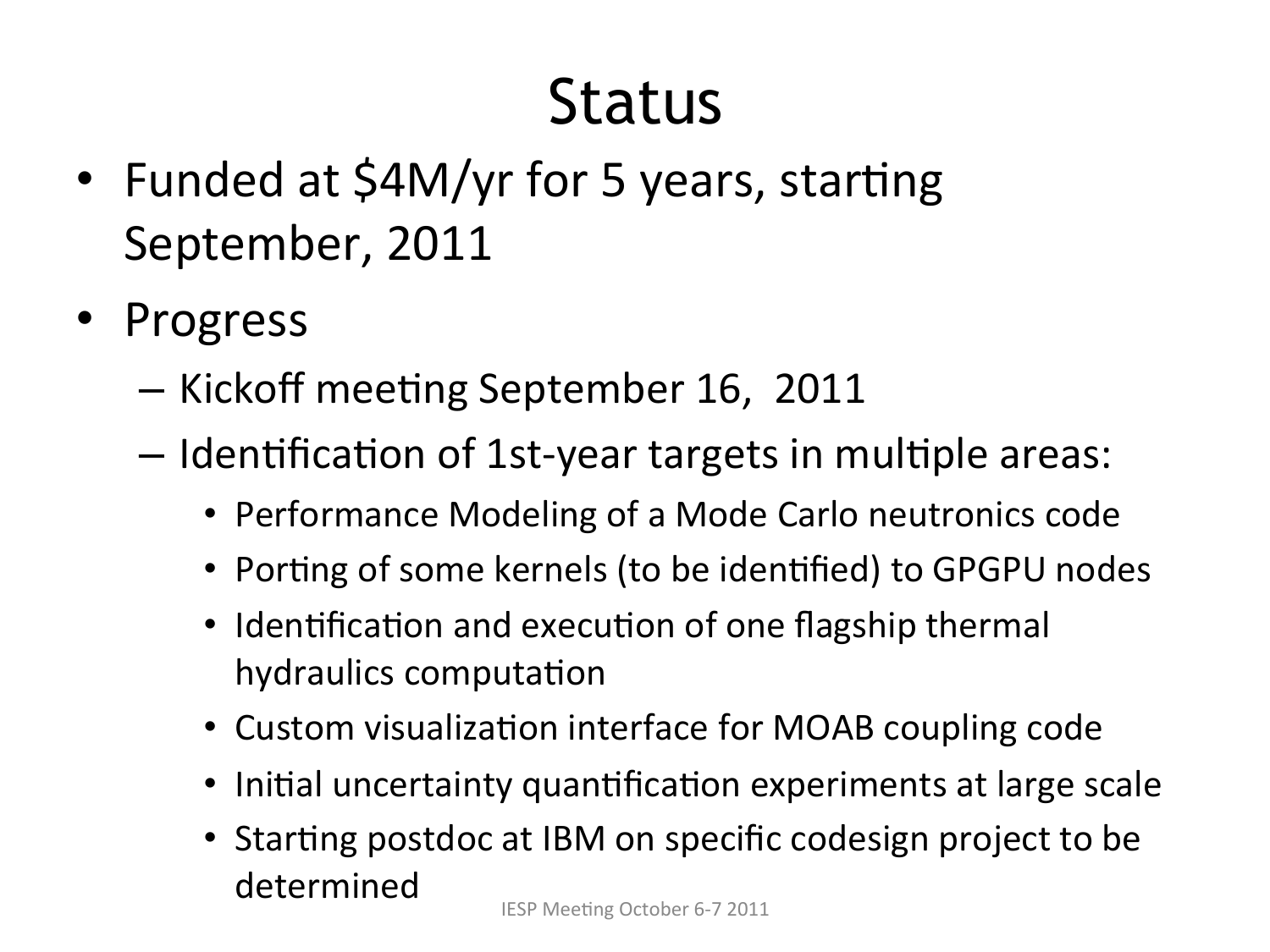#### Concerns'

- Need to find support for coupling to a structures code (removed from original proposal during funding downsizing).
- The Exascale Software Center was intended to supply exascale software specifically needed by CESAR in areas of OS, file structures, scalable MPI-3 implementation, and tools. Depending on future ASCR plans, we may need to adjust our deliverables if we ourselves end up responsible for general-purpose exascale software.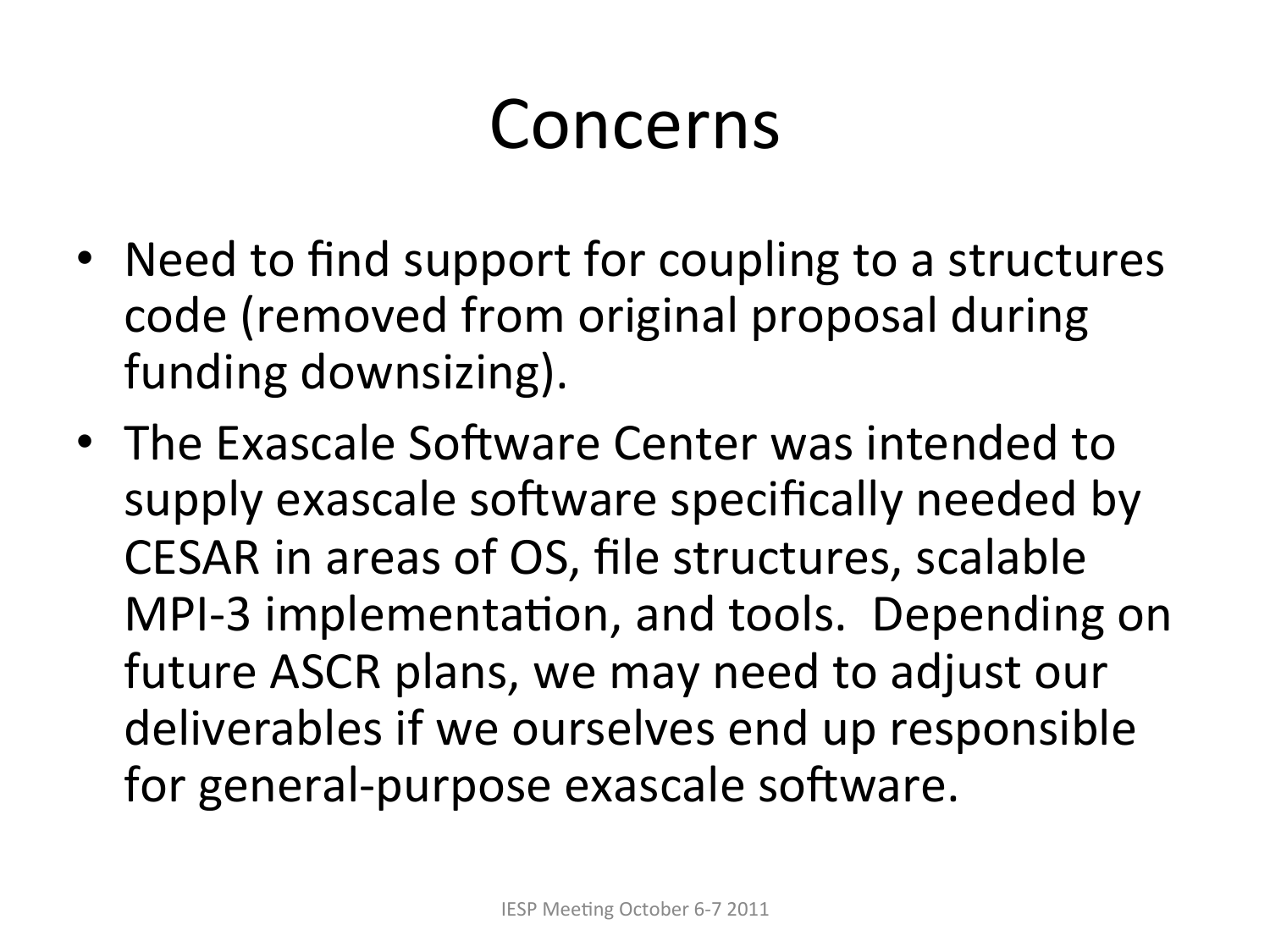# The CESAR Team

- The management team:
	- Bob Rosner (Director), Bob Hill (Reactors), Rusty Lusk (Computer Science), Andrew Siegel (Deputy Director), Kord Smith (Chief Scientist/Engineer)
- Labs:
	- Argonne National Laboratory (lead)
	- Lawrence Livermore National Laboratory
	- Los Alamos National Laboratory
	- Oak Ridge National Laboratory
	- Pacific Northwest National Laboratory
- Universities:
	- Massachusetts Institute of Technology
	- Texas A&M University
	- Rice University
- Computer vendors:
	- $\bullet$  IBM
	- The other vendors: Cray, HP, Intel, ...
- Reactor vendors: AREVA, TerraPower, General Atomics, NuScale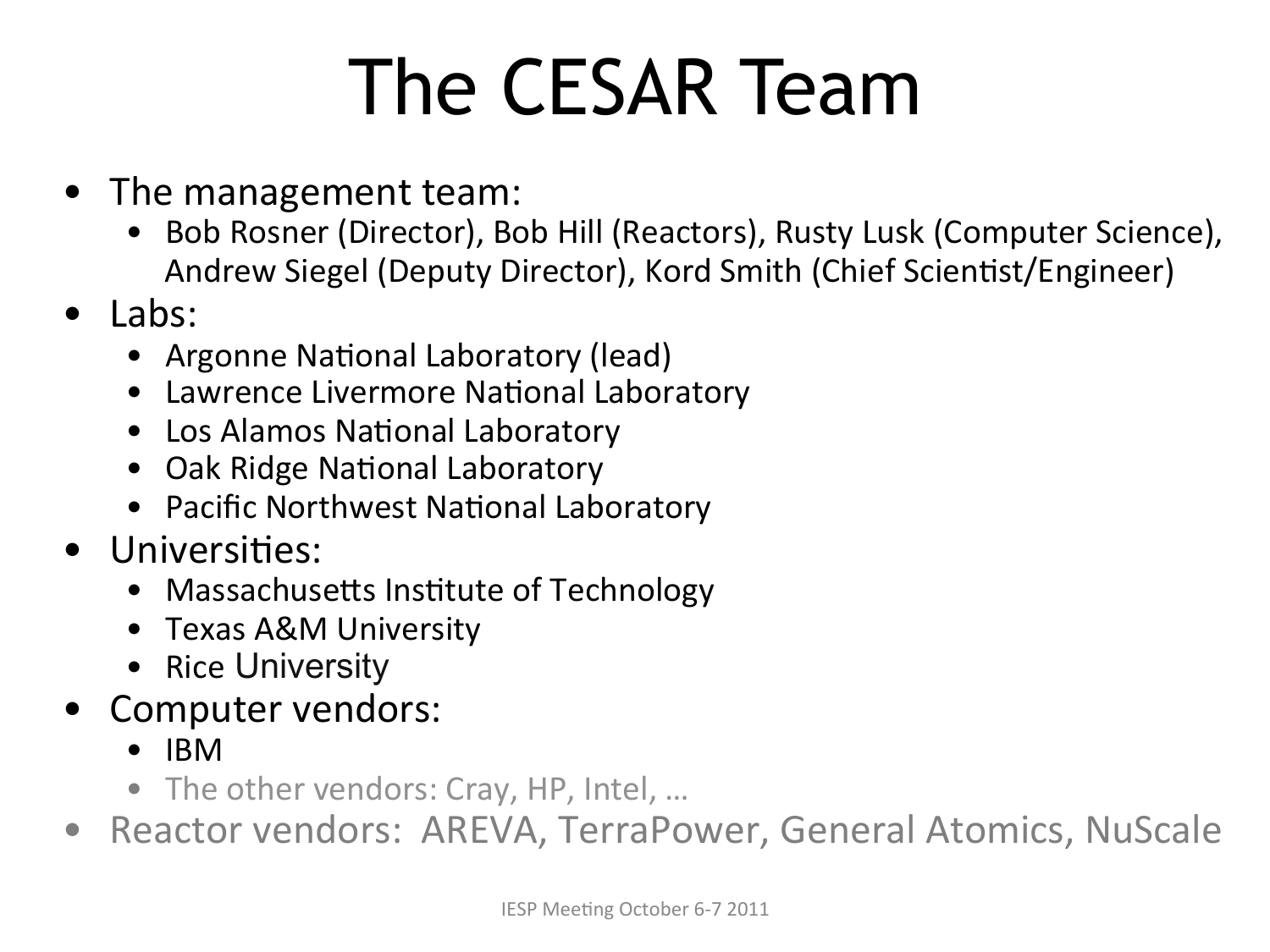#### NSF HPC Task Force Report *March&2011*

- The HPC Task Force considers the issues confronting the NSF in the area of high performance computing to fall into the following 3 categories:
	- $-1.$  Cyberinfrastructure Sustainability
	- 2.'**Exascale'Compu7ng'**
	- 3. Broader Engagement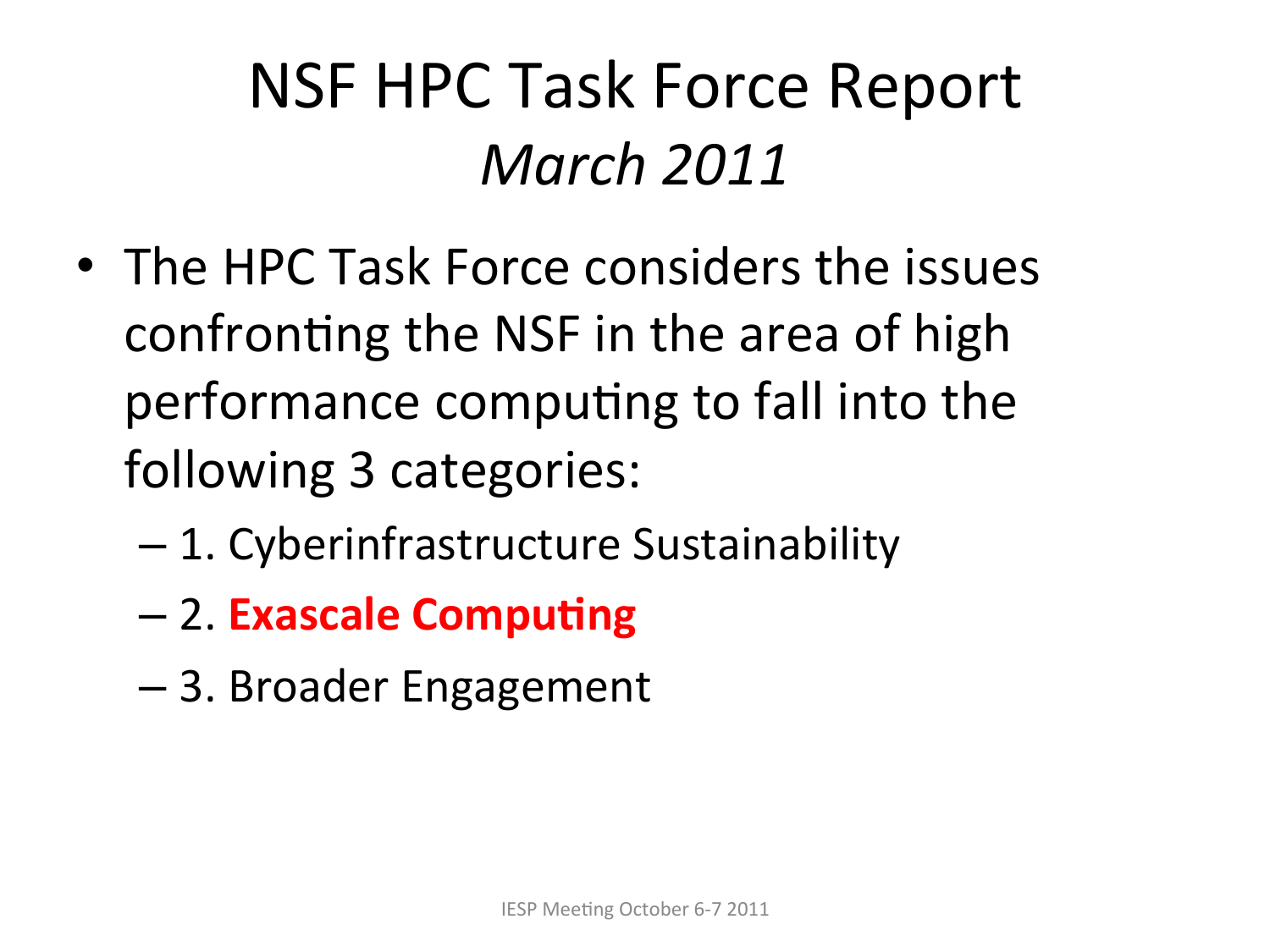#### NSF HPC Task Force Report Strategic Exascale recommendations

- Develop a sustainable model to provide the academic research community with access, by 2015–2016, to a rich mix of HPC systems that:
	- $-$  deliver sustained performance of 20–100 petaflops on a broad range of science and engineering applications;
	- are integrated into a comprehensive national CI environment; and are supported at national, regional, and/or campus levels.
- Invest now to prepare for exascale systems that will be available by 2018–2020, including
	- $-$  **co-design partnerships** to provide the HPC systems
	- $-$  **data CyberInfrastructure** needed to enable data-driven science.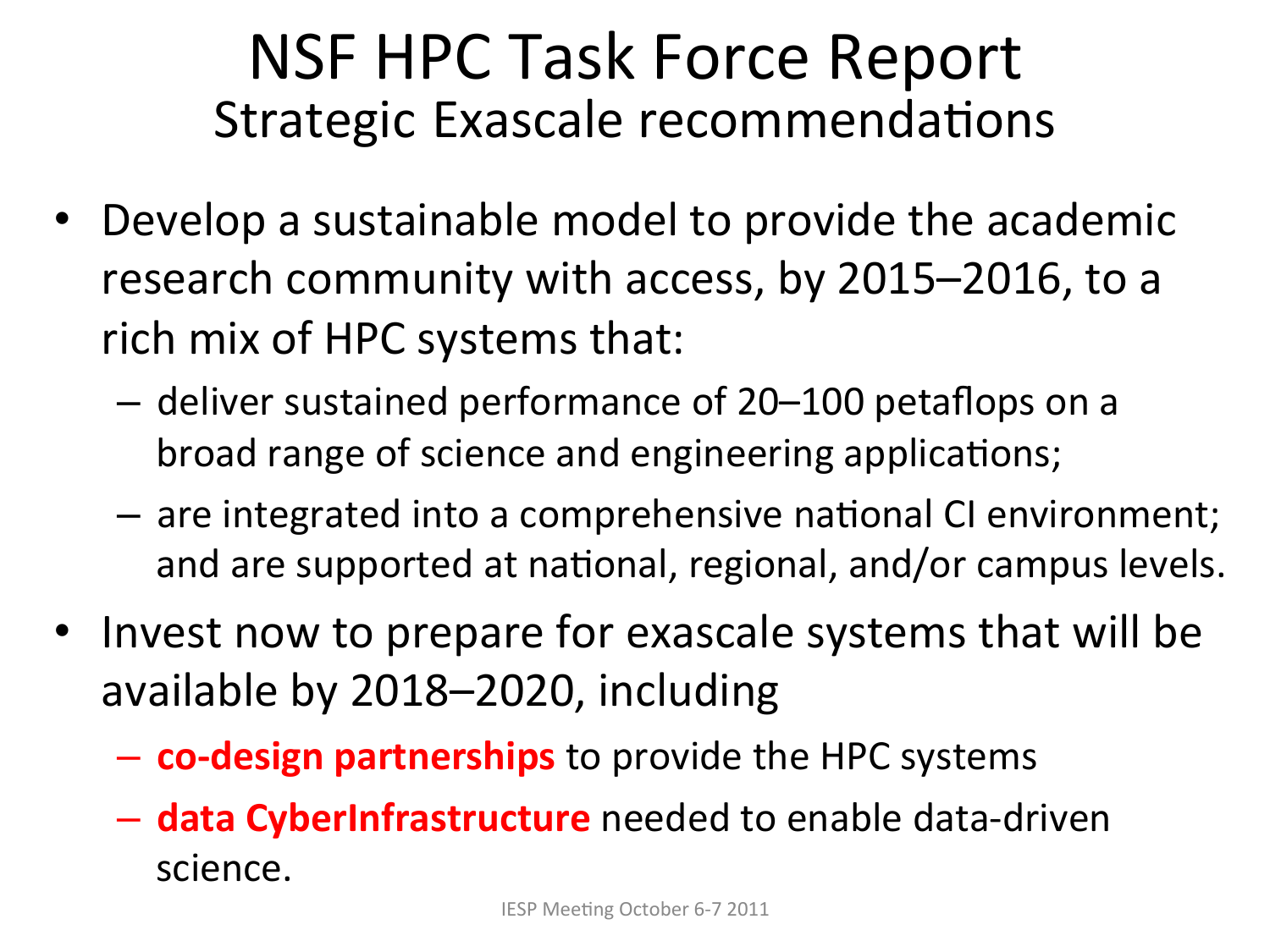#### Selected general recommendations to NSF

- Given the major challenges involved in the transition to HPC at the exascale, NSF should consider **new models for partnerships**, such as expanded collaborations with industry, academia, and other agencies
- Given the opportunities and challenges presented by the generation of exabytes of digital data, NSF should provide funding for a **digital data framework** designed to address the issues of knowledge discovery in the exascale ecosystem''